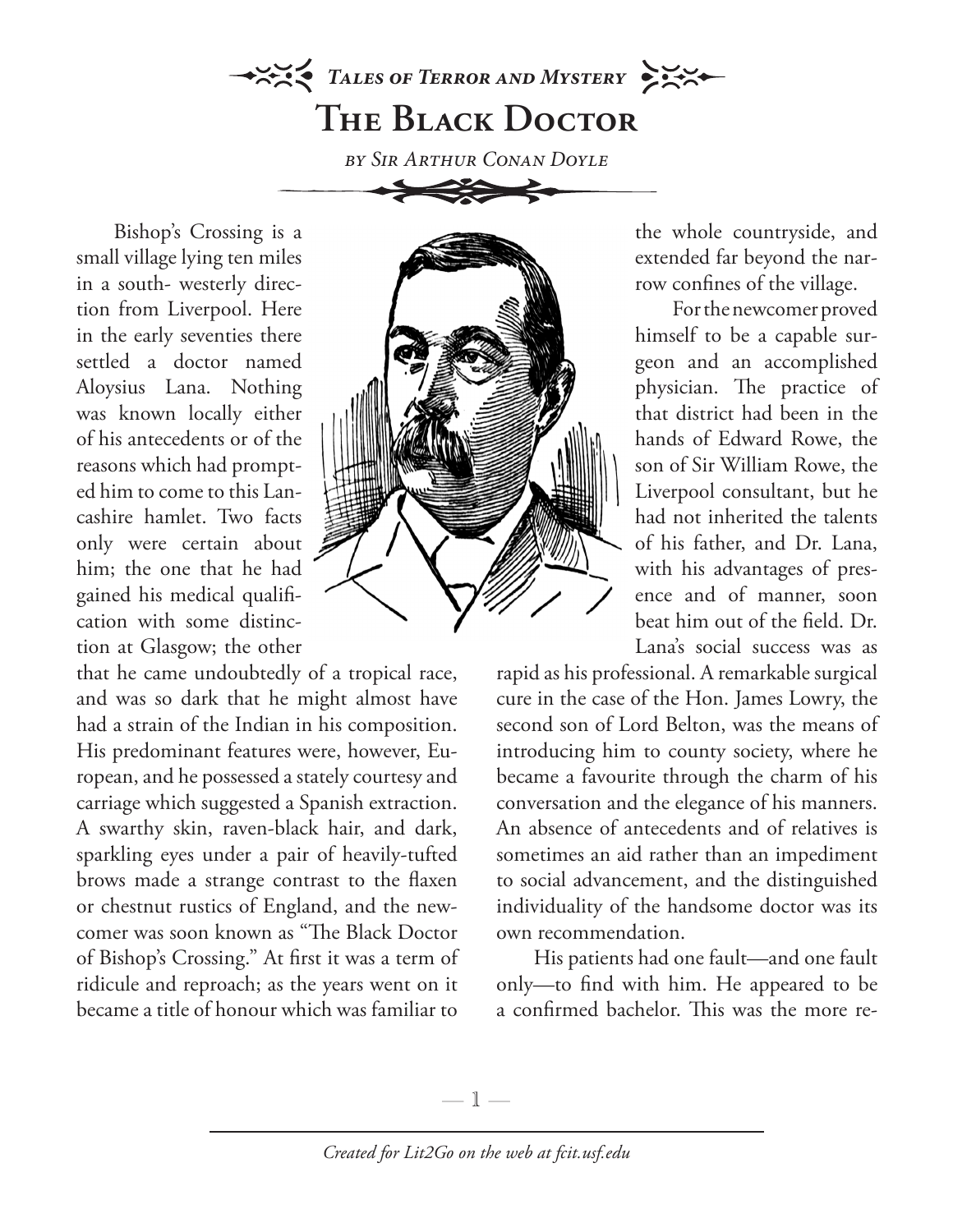markable since the house which he occupied was a large one, and it was known that his success in practice had enabled him to save considerable sums. At first the local matchmakers were continually coupling his name with one or other of the eligible ladies, but as years passed and Dr. Lana remained unmarried, it came to be generally understood that for some reason he must remain a bachelor. Some even went so far as to assert that he was already married, and that it was in order to escape the consequence of an early misalliance that he had buried himself at Bishop's Crossing. And, then, just as the matchmakers had finally given him up in despair, his engagement was suddenly announced to Miss Frances Morton, of Leigh Hall.

Miss Morton was a young lady who was well known upon the country-side, her father, James Haldane Morton, having been the Squire of Bishop's Crossing. Both her parents were, however, dead, and she lived with her only brother, Arthur Morton, who had inherited the family estate. In person Miss Morton was tall and stately, and she was famous for her quick, impetuous nature and for her strength of character. She met Dr. Lana at a gardenparty, and a friendship, which quickly ripened into love, sprang up between them. Nothing could exceed their devotion to each other. There was some discrepancy in age, he being thirty-seven, and she twenty- four; but, save in that one respect, there was no possible objection to be found with the match. The engagement was in February, and it was arranged that the marriage should take place in August.

Upon the 3rd of June Dr. Lana received a letter from abroad. In a small village the postmaster is also in a position to be the gossipmaster, and Mr. Bankley, of Bishop's Crossing, had many of the secrets of his neighbours in his possession. Of this particular letter he remarked only that it was in a curious envelope, that it was in a man's handwriting, that the postscript was Buenos Ayres, and the stamp of the Argentine Republic. It was the first letter which he had ever known Dr. Lana to have from abroad and this was the reason why his attention was particularly called to it before he handed it to the local postman. It was delivered by the evening delivery of that date.

Next morning—that is, upon the 4th of June—Dr. Lana called upon Miss Morton, and a long interview followed, from which he was observed to return in a state of great agitation. Miss Morton remained in her room all that day, and her maid found her several times in tears. In the course of a week it was an open secret to the whole village that the engagement was at an end, that Dr. Lana had behaved shamefully to the young lady, and that Arthur Morton, her brother, was talking of horse-whipping him. In what particular respect the doctor had behaved badly was unknown—some surmised one thing and some another; but it was observed, and taken as the obvious sign of a guilty conscience, that he would go for miles round rather than pass the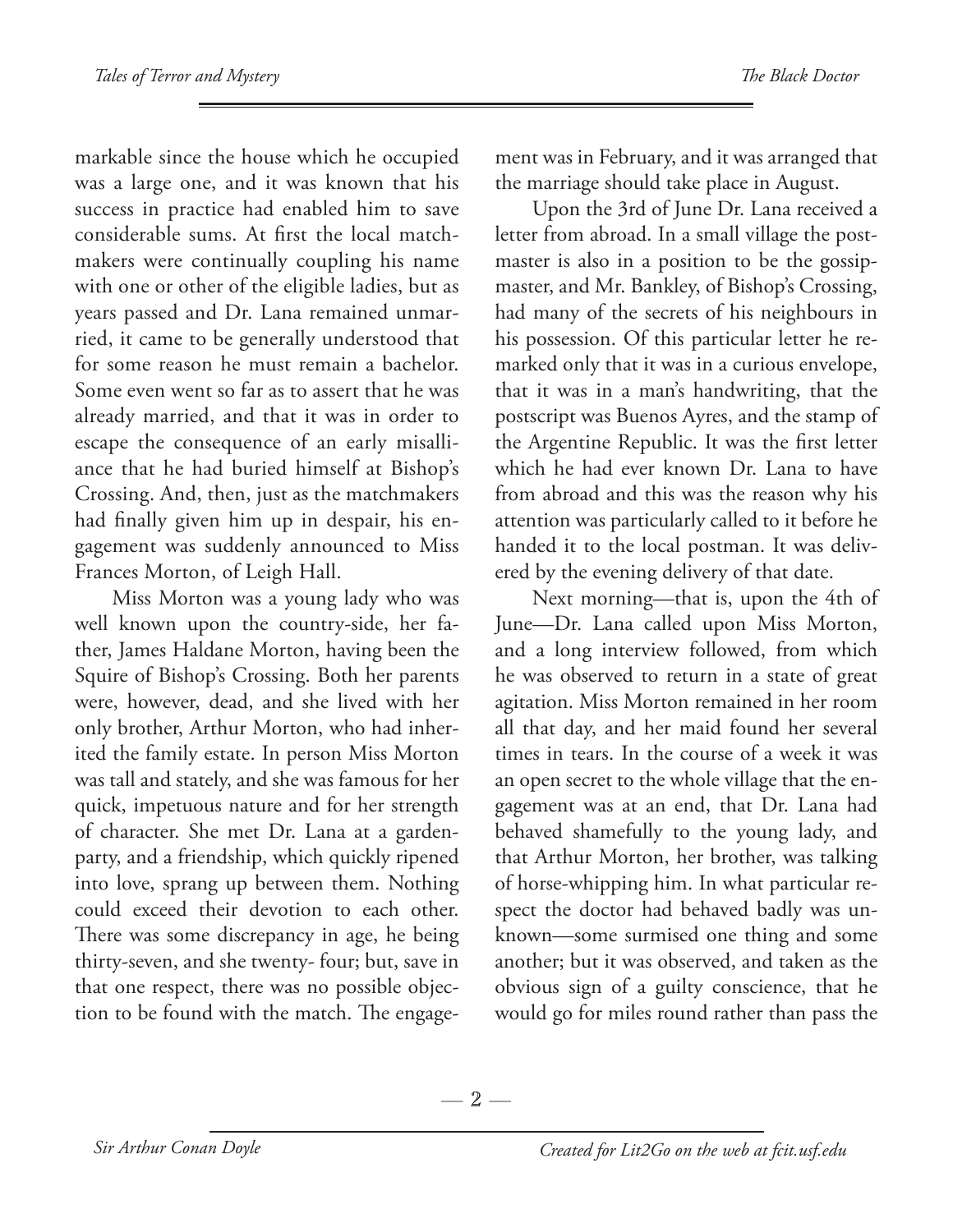windows of Leigh Hall, and that he gave up attending morning service upon Sundays where he might have met the young lady. There was an advertisement also in the Lancet as to the sale of a practice which mentioned no names, but which was thought by some to refer to Bishop's Crossing, and to mean that Dr. Lana was thinking of abandoning the scene of his success. Such was the position of affairs when, upon the evening of Monday, June 21st, there came a fresh development which changed what had been a mere village scandal into a tragedy which arrested the attention of the whole nation. Some detail is necessary to cause the facts of that evening to present their full significance.

The sole occupants of the doctor's house were his housekeeper, an elderly and most respectable woman, named Martha Woods, and a young servant—Mary Pilling. The coachman and the surgery-boy slept out. It was the custom of the doctor to sit at night in his study, which was next the surgery in the wing of the house which was farthest from the servants' quarters. This side of the house had a door of its own for the convenience of patients, so that it was possible for the doctor to admit and receive a visitor there without the knowledge of anyone. As a matter of fact, when patients came late it was quite usual for him to let them in and out by the surgery entrance, for the maid and the housekeeper were in the habit of retiring early.

On this particular night Martha Woods went into the doctor's study at half-past nine,

and found him writing at his desk. She bade him good night, sent the maid to bed, and then occupied herself until a quarter to eleven in household matters. It was striking eleven upon the hall clock when she went to her own room. She had been there about a quarter of an hour or twenty minutes when she heard a cry or call, which appeared to come from within the house. She waited some time, but it was not repeated. Much alarmed, for the sound was loud and urgent, she put on a dressinggown, and ran at the top of her speed to the doctor's study.

"Who's there?" cried a voice, as she tapped at the door.

"I am here, sir—Mrs. Woods."

"I beg that you will leave me in peace. Go back to your room this instant!" cried the voice, which was, to the best of her belief, that of her master. The tone was so harsh and so unlike her master's usual manner, that she was surprised and hurt.

"I thought I heard you calling, sir," she explained, but no answer was given to her. Mrs. Woods looked at the clock as she returned to her room, and it was then half-past eleven.

At some period between eleven and twelve (she could not be positive as to the exact hour) a patient called upon the doctor and was unable to get any reply from him. This late visitor was Mrs. Madding, the wife of the village grocer, who was dangerously ill of typhoid fever. Dr. Lana had asked her to look in the last thing and let him know how her husband was pro-

 $-3-$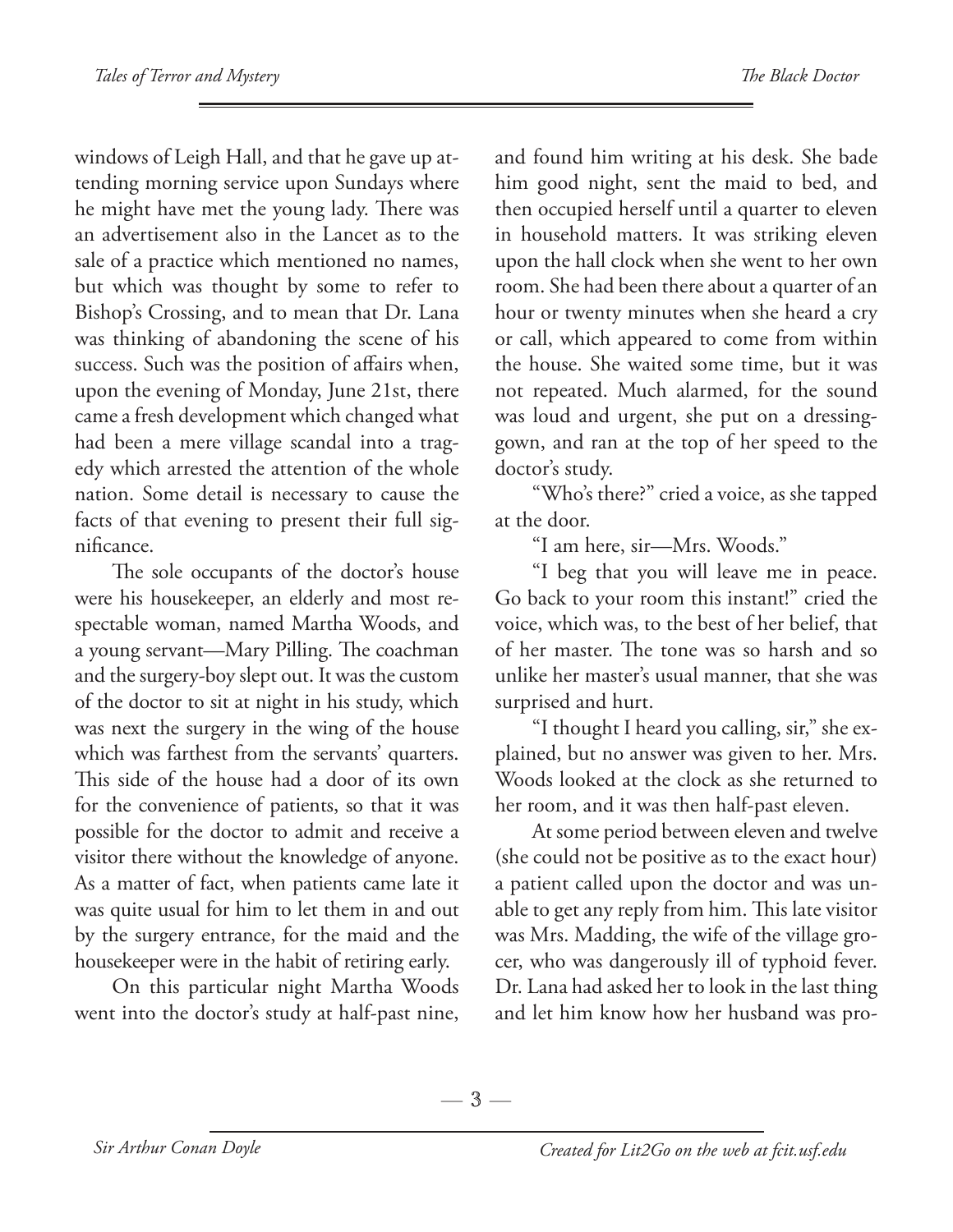gressing. She observed that the light was burning in the study, but having knocked several times at the surgery door without response, she concluded that the doctor had been called out, and so returned home.

There is a short, winding drive with a lamp at the end of it leading down from the house to the road. As Mrs. Madding emerged from the gate a man was coming along the footpath. Thinking that it might be Dr. Lana returning from some professional visit, she waited for him, and was surprised to see that it was Mr. Arthur Morton, the young squire. In the light of the lamp she observed that his manner was excited, and that he carried in his hand a heavy hunting-crop. He was turning in at the gate when she addressed him.

"The doctor is not in, sir," said she.

"How do you know that?" he asked harshly.

"I have been to the surgery door, sir."

"I see a light," said the young squire, looking up the drive. "That is in his study, is it not?"

"Yes, sir; but I am sure that he is out."

"Well, he must come in again," said young Morton, and passed through the gate while Mrs. Madding went upon her homeward way.

At three o'clock that morning her husband suffered a sharp relapse, and she was so alarmed by his symptoms that she determined to call the doctor without delay. As she passed through the gate she was surprised to see someone lurking among the laurel bushes. It was certainly a man, and to the best of her belief Mr. Arthur Morton. Preoccupied with her own troubles, she gave no particular attention to the incident, but hurried on upon her errand.

When she reached the house she perceived to her surprise that the light was still burning in the study. She therefore tapped at the surgery door. There was no answer. She repeated the knocking several times without effect. It appeared to her to be unlikely that the doctor would either go to bed or go out leaving so brilliant a light behind him, and it struck Mrs. Madding that it was possible that he might have dropped asleep in his chair. She tapped at the study window, therefore, but without result. Then, finding that there was an opening between the curtain and the woodwork, she looked through.

The small room was brilliantly lighted from a large lamp on the central table, which was littered with the doctor's books and instruments. No one was visible, nor did she see anything unusual, except that in the farther shadow thrown by the table a dingy white glove was lying upon the carpet. And then suddenly, as her eyes became more accustomed to the light, a boot emerged from the other end of the shadow, and she realized, with a thrill of horror, that what she had taken to be a glove was the hand of a man, who was prostrate upon the floor. Understanding that something terrible had occurred, she rang at the front door, roused Mrs. Woods, the housekeeper,

 $-4-$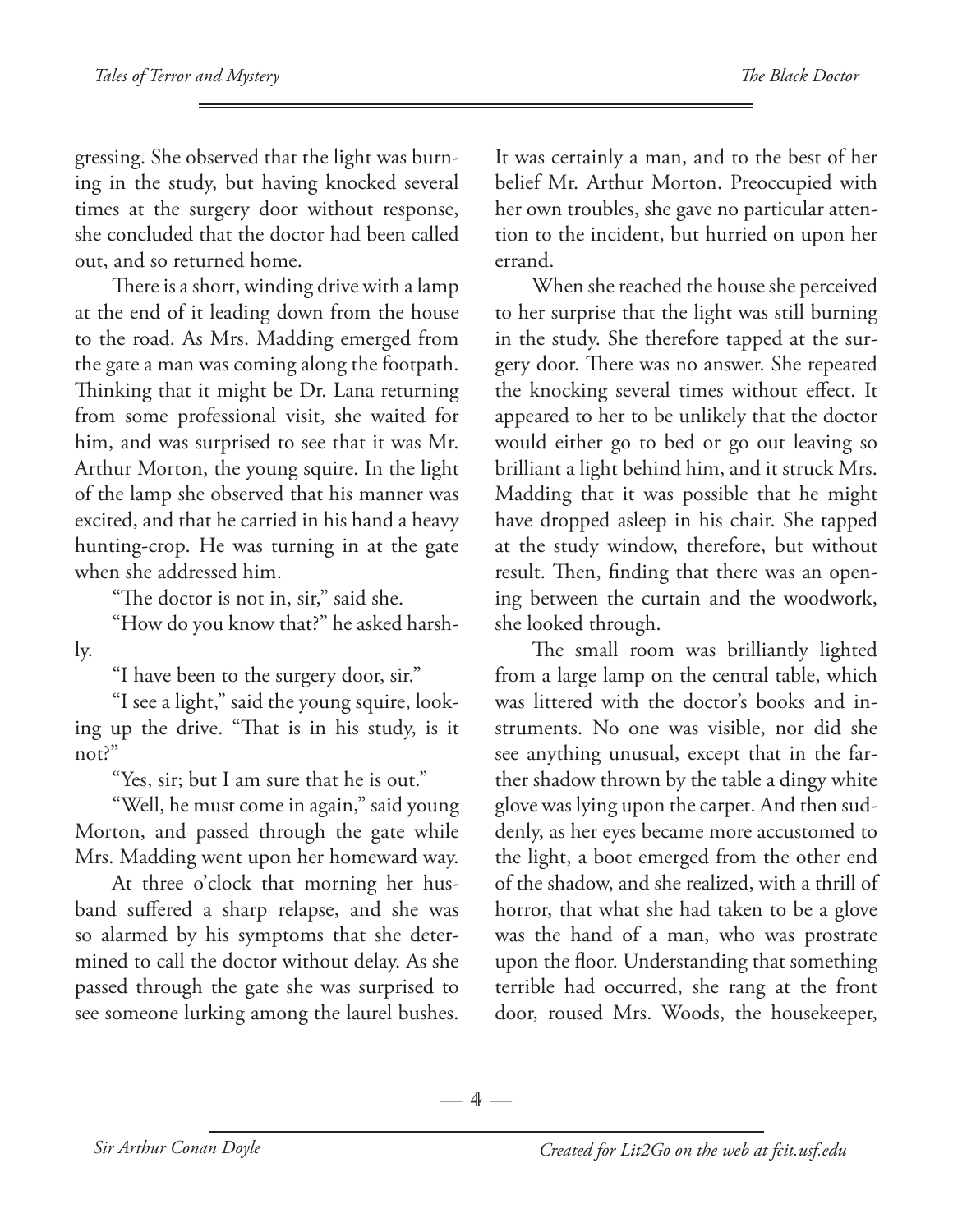and the two women made their way into the study, having first dispatched the maidservant to the police-station.

At the side of the table, away from the window, Dr. Lana was discovered stretched upon his back and quite dead. It was evident that he had been subjected to violence, for one of his eyes was blackened and there were marks of bruises about his face and neck. A slight thickening and swelling of his features appeared to suggest that the cause of his death had been strangulation. He was dressed in his usual professional clothes, but wore cloth slippers, the soles of which were perfectly clean. The carpet was marked all over, especially on the side of the door, with traces of dirty boots, which were presumably left by the murderer. It was evident that someone had entered by the surgery door, had killed the doctor, and had then made his escape unseen. That the assailant was a man was certain, from the size of the footprints and from the nature of the injuries. But beyond that point the police found it very difficult to go.

There were no signs of robbery, and the doctor's gold watch was safe in his pocket. He kept a heavy cash-box in the room, and this was discovered to be locked but empty. Mrs. Woods had an impression that a large sum was usually kept there, but the doctor had paid a heavy corn bill in cash only that very day, and it was conjectured that it was to this and not to a robber that the emptiness of the box was due. One thing in the room was missing— but

that one thing was suggestive. The portrait of Miss Morton, which had always stood upon the side-table, had been taken from its frame, and carried off. Mrs. Woods had observed it there when she waited upon her employer that evening, and now it was gone. On the other hand, there was picked up from the floor a green eye-patch, which the housekeeper could not remember to have seen before. Such a patch might, however, be in the possession of a doctor, and there was nothing to indicate that it was in any way connected with the crime.

Suspicion could only turn in one direction, and Arthur Morton, the young squire, was immediately arrested. The evidence against him was circumstantial, but damning. He was devoted to his sister, and it was shown that since the rupture between her and Dr. Lana he had been heard again and again to express himself in the most vindictive terms towards her former lover. He had, as stated, been seen somewhere about eleven o'clock entering the doctor's drive with a hunting-crop in his hand. He had then, according to the theory of the police, broken in upon the doctor, whose exclamation of fear or of anger had been loud enough to attract the attention of Mrs. Woods. When Mrs. Woods descended, Dr. Lana had made up his mind to talk it over with his visitor, and had, therefore, sent his housekeeper back to her room. This conversation had lasted a long time, had become more and more fiery, and had ended by a personal struggle, in which the doctor lost his life. The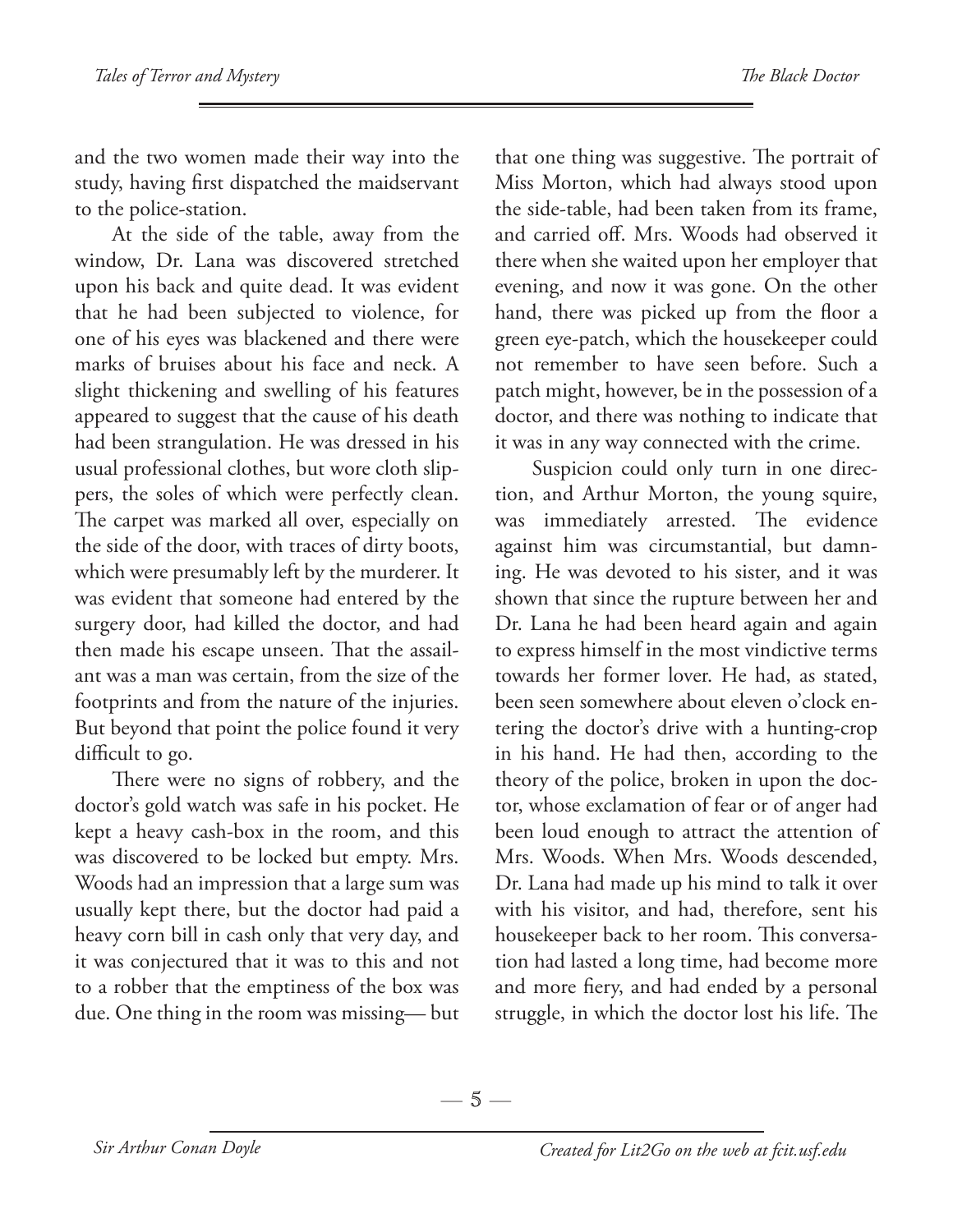fact, revealed by a post-mortem, that his heart was much diseased—an ailment quite unsuspected during his life—would make it possible that death might in his case ensue from injuries which would not be fatal to a healthy man. Arthur Morton had then removed his sister's photograph, and had made his way homeward, stepping aside into the laurel bushes to avoid Mrs. Madding at the gate. This was the theory of the prosecution, and the case which they presented was a formidable one.

On the other hand, there were some strong points for the defense. Morton was high-spirited and impetuous, like his sister, but he was respected and liked by everyone, and his frank and honest nature seemed to be incapable of such a crime. His own explanation was that he was anxious to have a conversation with Dr. Lana about some urgent family matters (from first to last he refused even to mention the name of his sister). He did not attempt to deny that this conversation would probably have been of an unpleasant nature. He had heard from a patient that the doctor was out, and he therefore waited until about three in the morning for his return, but as he had seen nothing of him up to that hour, he had given it up and had returned home. As to his death, he knew no more about it than the constable who arrested him. He had formerly been an intimate friend of the deceased man; but circumstances, which he would prefer not to mention, had brought about a change in his sentiments.

There were several facts which supported his innocence. It was certain that Dr. Lana was alive and in his study at half-past eleven o'clock. Mrs. Woods was prepared to swear that it was at that hour that she had heard his voice. The friends of the prisoner contended that it was probable that at that time Dr. Lana was not alone. The sound which had originally attracted the attention of the housekeeper, and her master's unusual impatience that she should leave him in peace, seemed to point to that. If this were so then it appeared to be probable that he had met his end between the moment when the housekeeper heard his voice and the time when Mrs. Madding made her first call and found it impossible to attract his attention. But if this were the time of his death, then it was certain that Mr. Arthur Morton could not be guilty, as it was AFTER this that she had met the young squire at the gate.

If this hypothesis were correct, and someone was with Dr. Lana before Mrs. Madding met Mr. Arthur Morton, then who was this someone, and what motives had he for wishing evil to the doctor? It was universally admitted that if the friends of the accused could throw light upon this, they would have gone a long way towards establishing his innocence. But in the meanwhile it was open to the public to say—as they did say—that there was no proof that anyone had been there at all except the young squire; while, on the other hand, there was ample proof that his motives in going were of a sinister kind. When Mrs. Mad-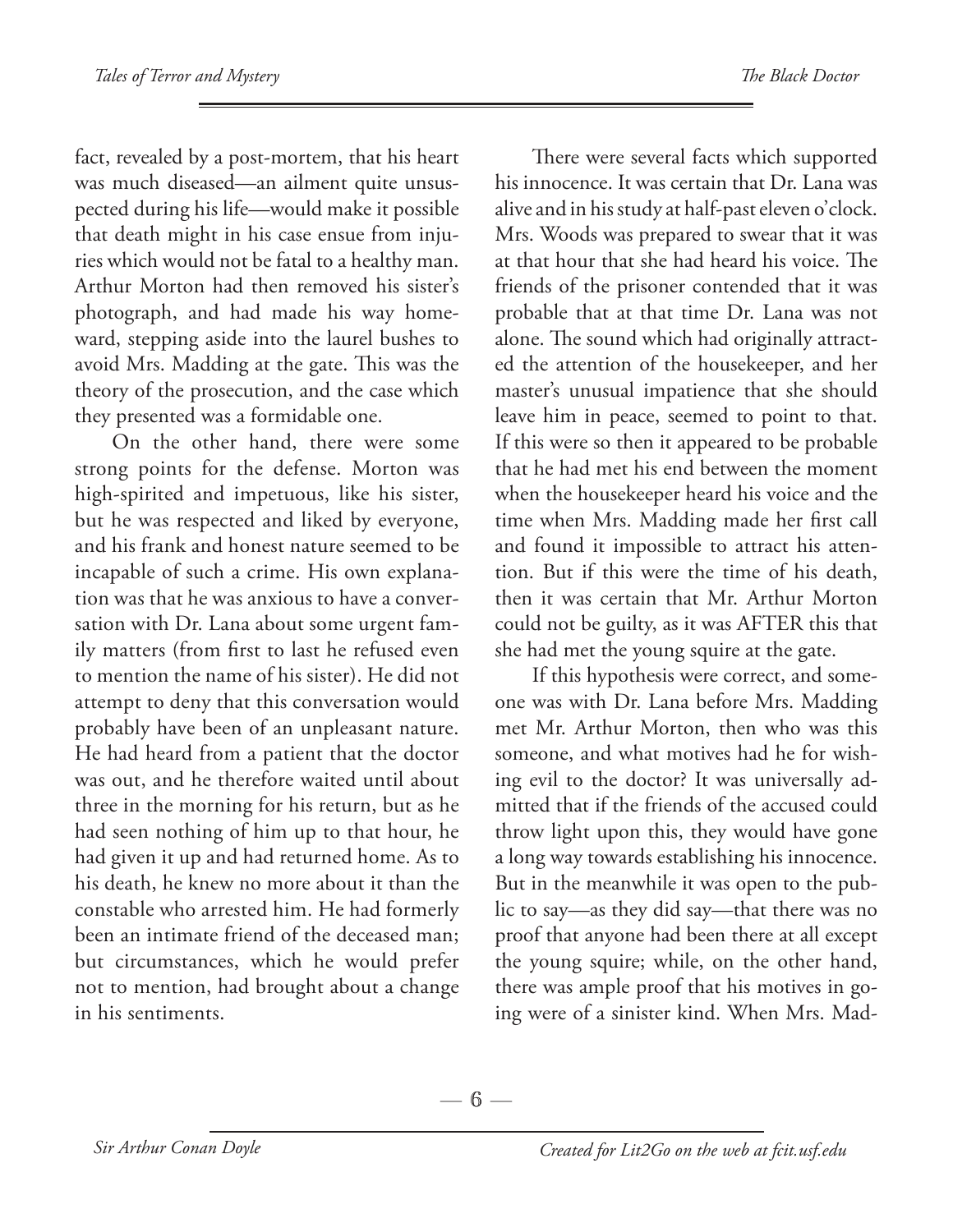ding called, the doctor might have retired to his room, or he might, as she thought at the time, have gone out and returned afterwards to find Mr. Arthur Morton waiting for him. Some of the supporters of the accused laid stress upon the fact that the photograph of his sister Frances, which had been removed from the doctor's room, had not been found in her brother's possession. This argument, however, did not count for much, as he had ample time before his arrest to burn it or to destroy it. As to the only positive evidence in the case—the muddy footmarks upon the floor—they were so blurred by the softness of the carpet that it was impossible to make any trustworthy deduction from them. The most that could be said was that their appearance was not inconsistent with the theory that they were made by the accused, and it was further shown that his boots were very muddy upon that night. There had been a heavy shower in the afternoon, and all boots were probably in the same condition.

Such is a bald statement of the singular and romantic series of events which centred public attention upon this Lancashire tragedy. The unknown origin of the doctor, his curious and distinguished personality, the position of the man who was accused of the murder, and the love affair which had preceded the crimes all combined to make the affair one of those dramas which absorb the whole interest of a nation. Throughout the three kingdoms men discussed the case of the Black Doctor of Bishop's Crossing, and many were the theories put forward to explain the facts; but it may safely be said that among them all there was not one which prepared the minds of the public for the extraordinary sequel, which caused so much excitement upon the first day of the trial, and came to a climax upon the second. The long files of the Lancaster Weekly with their report of the case lie before me as I write, but I must content myself with a synopsis of the case up to the point when, upon the evening of the first day, the evidence of Miss Frances Morton threw a singular light upon the case.

Mr. Porlock Carr, the counsel for the prosecution, had marshalled his facts with his usual skill, and as the day wore on, it became more and more evident how difficult was the task which Mr. Humphrey, who had been retained for the defense, had before him. Several witnesses were put up to swear to the intemperate expressions which the young squire had been heard to utter about the doctor, and the fiery manner in which he resented the alleged ill-treatment of his sister. Mrs. Madding repeated her evidence as to the visit which had been paid late at night by the prisoner to the deceased, and it was shown by another witness that the prisoner was aware that the doctor was in the habit of sitting up alone in this isolated wing of the house, and that he had chosen this very late hour to call because he knew that his victim would then be at his mercy. A servant at the squire's house was compelled to admit that he had heard his master return about three that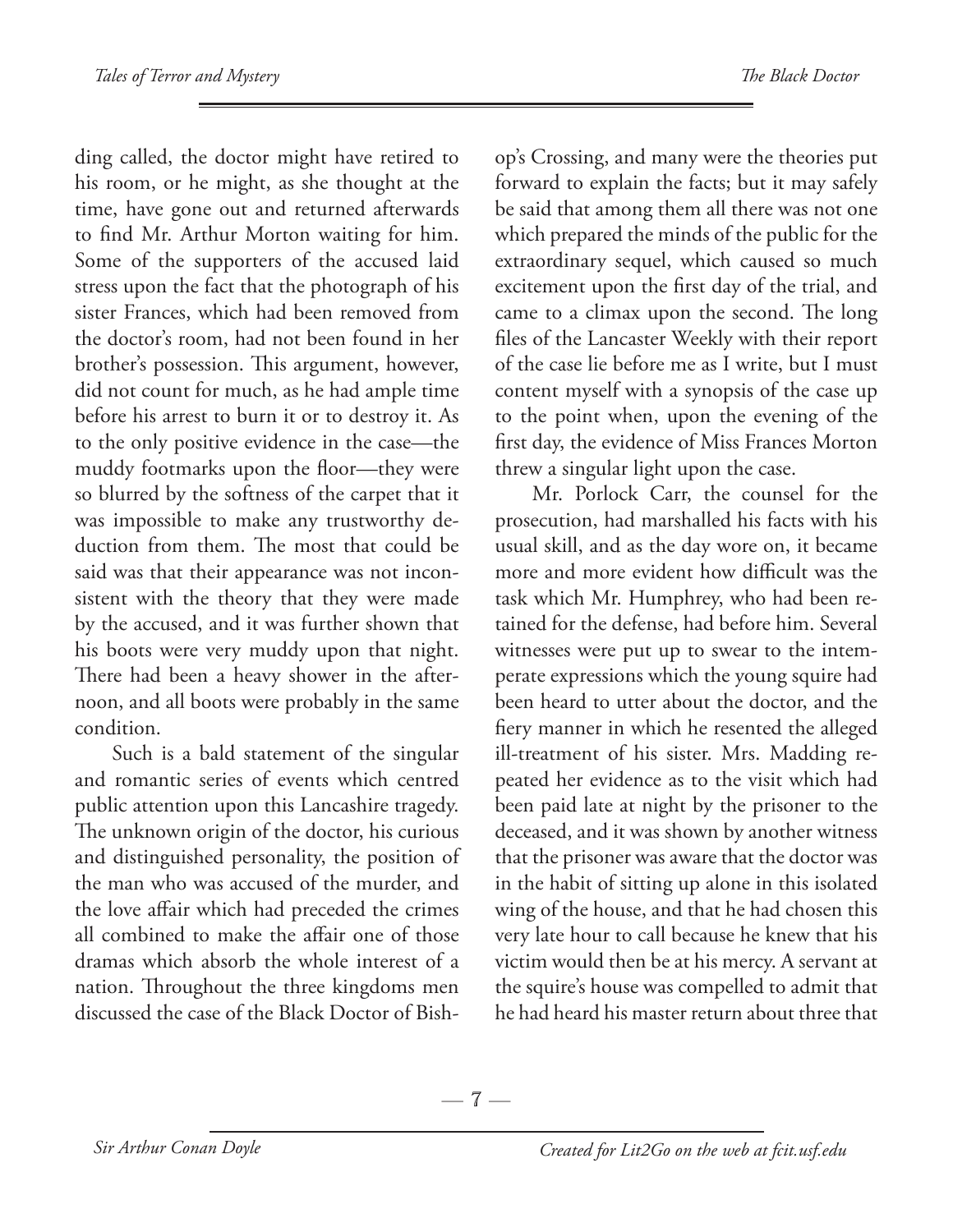morning, which corroborated Mrs. Madding's statement that she had seen him among the laurel bushes near the gate upon the occasion of her second visit. The muddy boots and an alleged similarity in the footprints were duly dwelt upon, and it was felt when the case for the prosecution had been presented that, however circumstantial it might be, it was none the less so complete and so convincing, that the fate of the prisoner was sealed, unless something quite unexpected should be disclosed by the defense. It was three o'clock when the prosecution closed. At half-past four, when the court rose, a new and unlooked-for development had occurred. I extract the incident, or part of it, from the journal which I have already mentioned, omitting the preliminary observations of the counsel.

Considerable sensation was caused in the crowded court when the first witness called for the defense proved to be Miss Frances Morton, the sister of the prisoner. Our readers will remember that the young lady had been engaged to Dr. Lana, and that it was his anger over the sudden termination of this engagement which was thought to have driven her brother to the perpetration of this crime. Miss Morton had not, however, been directly implicated in the case in any way, either at the inquest or at the police-court proceedings, and her appearance as the leading witness for the defense came as a surprise upon the public.

Miss Frances Morton, who was a tall and handsome brunette, gave her evidence in a low but clear voice, though it was evident throughout that she was suffering from extreme emotion. She alluded to her engagement to the doctor, touched briefly upon its termination, which was due, she said, to personal matters connected with his family, and surprised the court by asserting that she had always considered her brother's resentment to be unreasonable and intemperate. In answer to a direct question from her counsel, she replied that she did not feel that she had any grievance whatever against Dr. Lana, and that in her opinion he had acted in a perfectly honourable manner. Her brother, on an insufficient knowledge of the facts, had taken another view, and she was compelled to acknowledge that, in spite of her entreaties, he had uttered threats of personal violence against the doctor, and had, upon the evening of the tragedy, announced his intention of "having it out with him." She had done her best to bring him to a more reasonable frame of mind, but he was very headstrong where his emotions or prejudices were concerned.

Up to this point the young lady's evidence had appeared to make against the prisoner rather than in his favour. The questions of her counsel, however, soon put a very different light upon the matter, and disclosed an unexpected line of defense.

Mr. Humphrey: Do you believe your brother to be guilty of this crime?

The Judge: I cannot permit that question, Mr. Humphrey. We are here to decide upon questions of fact—not of belief.

 $-8-$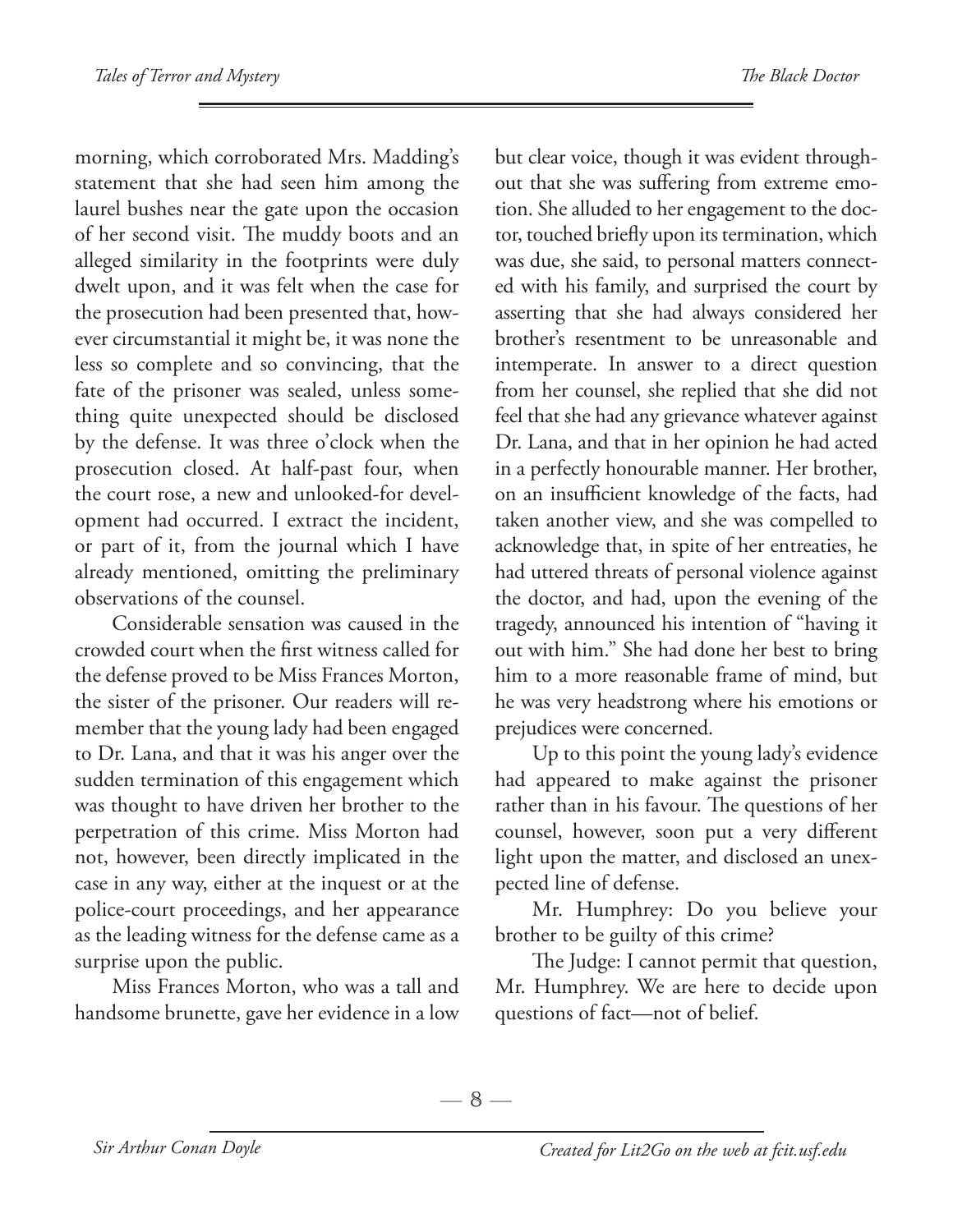Mr. Humphrey: Do you know that your brother is not guilty of the death of Doctor Lana?

Miss Morton: Yes.

Mr. Humphrey: How do you know it?

Miss Morton: Because Dr. Lana is not dead.

There followed a prolonged sensation in court, which interrupted the examination of the witness.

Mr. Humphrey: And how do you know, Miss Morton, that Dr. Lana is not dead?

Miss Morton: Because I have received a letter from him since the date of his supposed death.

Mr. Humphrey: Have you this letter?

Miss Morton: Yes, but I should prefer not to show it.

Mr. Humphrey: Have you the envelope? Miss Morton: Yes, it is here.

Mr. Humphrey: What is the post-mark? Miss Morton: Liverpool.

Mr. Humphrey: And the date?

Miss Morton: June the 22nd.

Mr. Humphrey: That being the day after his alleged death. Are you prepared to swear to this handwriting, Miss Morton?

Miss Morton: Certainly.

Mr. Humphrey: I am prepared to call six other witnesses, my lord, to testify that this letter is in the writing of Doctor Lana.

The Judge: Then you must call them tomorrow.

Mr. Porlock Carr (counsel for the prosecution): In the meantime, my lord, we claim possession of this document, so that we may obtain expert evidence as to how far it is an imitation of the handwriting of the gentleman whom we still confidently assert to be deceased. I need not point out that the theory so unexpectedly sprung upon us may prove to be a very obvious device adopted by the friends of the prisoner in order to divert this inquiry. I would draw attention to the fact that the young lady must, according to her own account, have possessed this letter during the proceedings at the inquest and at the police-court. She desires us to believe that she permitted these to proceed, although she held in her pocket evidence which would at any moment have brought them to an end.

Mr. Humphrey. Can you explain this, Miss Morton?

Miss Morton: Dr. Lana desired his secret to be preserved.

Mr. Porlock Carr: Then why have you made this public?

Miss Morton: To save my brother.

A murmur of sympathy broke out in court, which was instantly suppressed by the Judge.

The Judge: Admitting this line of defense, it lies with you, Mr. Humphrey, to throw a light upon who this man is whose body has been recognized by so many friends and patients of Dr. Lana as being that of the doctor himself.

A Juryman: Has anyone up to now expressed any doubt about the matter?

 $-9-$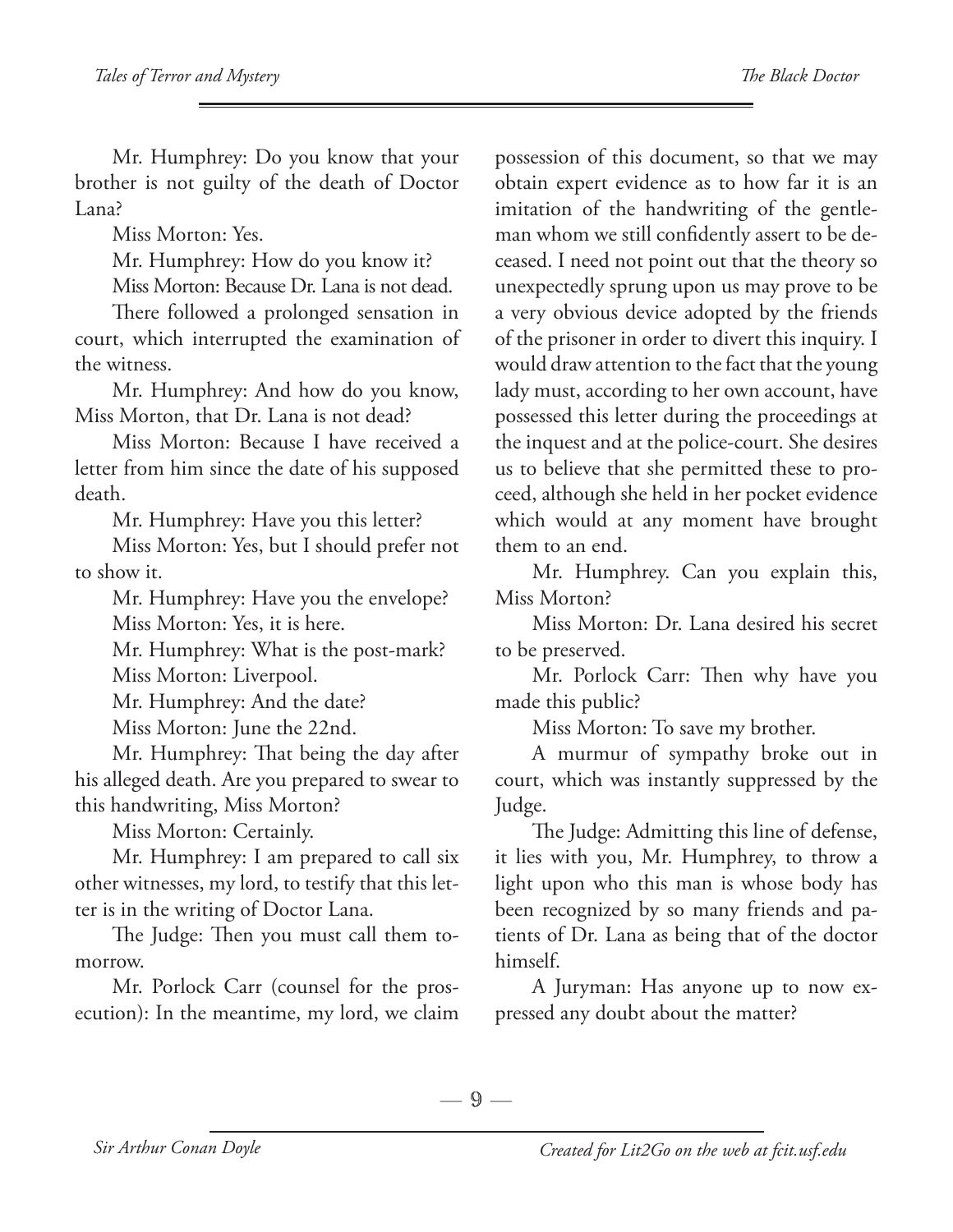Mr. Porlock Carr: Not to my knowledge.

Mr. Humphrey: We hope to make the matter clear.

The Judge: Then the court adjourns until tomorrow.

This new development of the case excited the utmost interest among the general public. Press comment was prevented by the fact that the trial was still undecided, but the question was everywhere argued as to how far there could be truth in Miss Morton's declaration, and how far it might be a daring ruse for the purpose of saving her brother. The obvious dilemma in which the missing doctor stood was that if by any extraordinary chance he was not dead, then he must be held responsible for the death of this unknown man, who resembled him so exactly, and who was found in his study. This letter which Miss Morton refused to produce was possibly a confession of guilt, and she might find herself in the terrible position of only being able to save her brother from the gallows by the sacrifice of her former lover. The court next morning was crammed to overflowing, and a murmur of excitement passed over it when Mr. Humphrey was observed to enter in a state of emotion, which even his trained nerves could not conceal, and to confer with the opposing counsel. A few hurried words—words which left a look of amazement upon Mr. Porlock Carr's face passed between them, and then the counsel for the defense, addressing the Judge, announced that, with the consent of the prosecution, the

young lady who had given evidence upon the sitting before would not be recalled.

The Judge: But you appear, Mr. Humphrey, to have left matters in a very unsatisfactory state.

Mr. Humphrey: Perhaps, my lord, my next witness may help to clear them up.

The Judge: Then call your next witness.

Mr. Humphrey: I call Dr. Aloysius Lana.

The learned counsel has made many telling remarks in his day, but he has certainly never produced such a sensation with so short a sentence. The court was simply stunned with amazement as the very man whose fate had been the subject of so much contention appeared bodily before them in the witness-box. Those among the spectators who had known him at Bishop's Crossing saw him now, gaunt and thin, with deep lines of care upon his face. But in spite of his melancholy bearing and despondent expression, there were few who could say that they had ever seen a man of more distinguished presence. Bowing to the judge, he asked if he might be allowed to make a statement, and having been duly informed that whatever he said might be used against him, he bowed once more, and proceeded:

"My wish," said he, "is to hold nothing back, but to tell with perfect frankness all that occurred upon the night of the 21st of June. Had I known that the innocent had suffered, and that so much trouble had been brought upon those whom I love best in the world, I should have come forward long ago; but there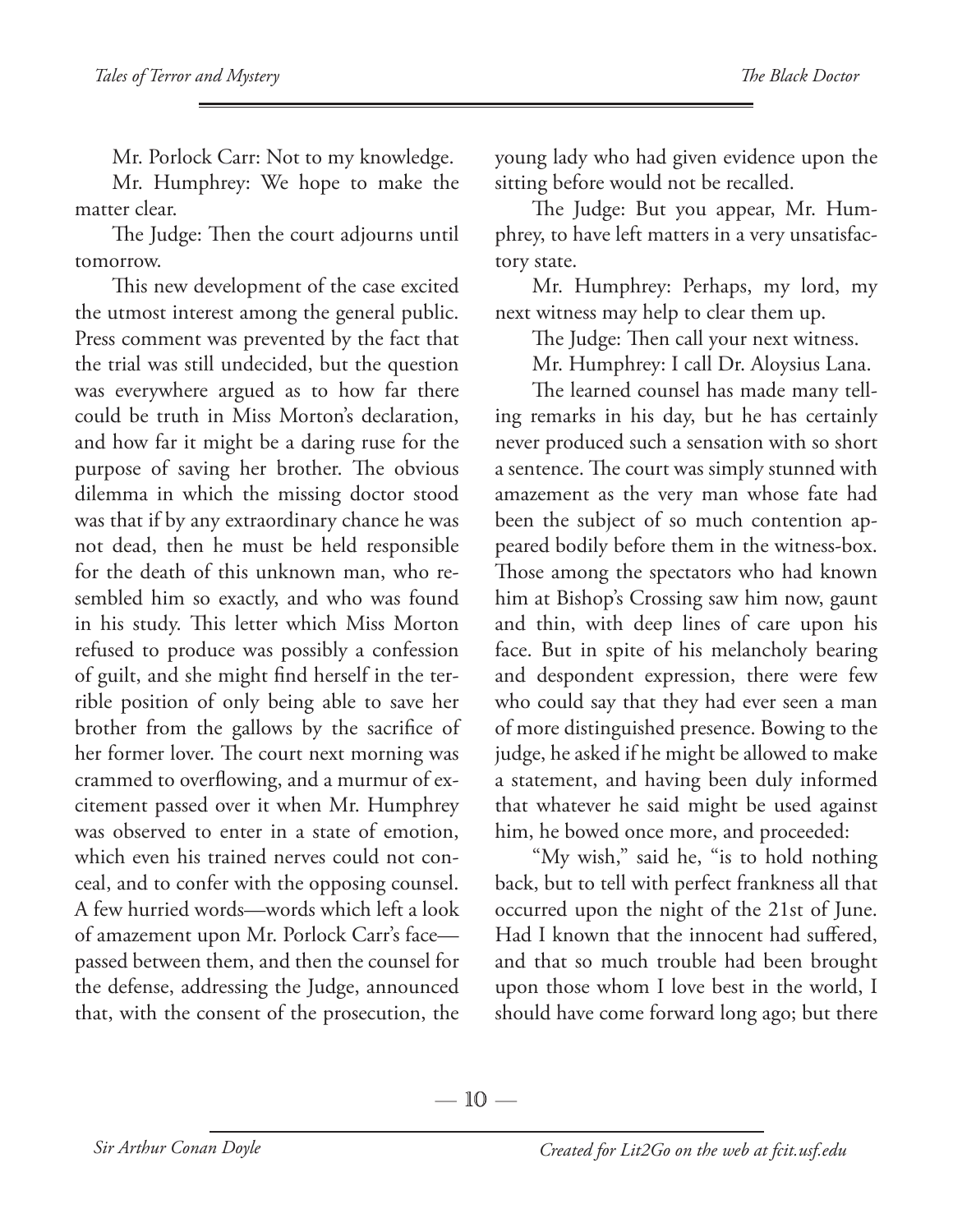were reasons which prevented these things from coming to my ears. It was my desire that an unhappy man should vanish from the world which had known him, but I had not foreseen that others would be affected by my actions. Let me to the best of my ability repair the evil which I have done.

"To anyone who is acquainted with the history of the Argentine Republic the name of Lana is well known. My father, who came of the best blood of old Spain, filled all the highest offices of the State, and would have been President but for his death in the riots of San Juan. A brilliant career might have been open to my twin brother Ernest and myself had it not been for financial losses which made it necessary that we should earn our own living. I apologize, sir, if these details appear to be irrelevant, but they are a necessary introduction to that which is to follow.

"I had, as I have said, a twin brother named Ernest, whose resemblance to me was so great that even when we were together people could see no difference between us. Down to the smallest detail we were exactly the same. As we grew older this likeness became less marked because our expression was not the same, but with our features in repose the points of difference were very slight.

"It does not become me to say too much of one who is dead, the more so as he is my only brother, but I leave his character to those who knew him best. I will only say—for I HAVE to say it—that in my early manhood I conceived

a horror of him, and that I had good reason for the aversion which filled me. My own reputation suffered from his actions, for our close resemblance caused me to be credited with many of them. Eventually, in a peculiarly disgraceful business, he contrived to throw the whole odium upon me in such a way that I was forced to leave the Argentine for ever, and to seek a career in Europe. The freedom from his hated presence more than compensated me for the loss of my native land. I had enough money to defray my medical studies at Glasgow, and I finally settled in practice at Bishop's Crossing, in the firm conviction that in that remote Lancashire hamlet I should never hear of him again.

"For years my hopes were fulfilled, and then at last he discovered me. Some Liverpool man who visited Buenos Ayres put him upon my track. He had lost all his money, and he thought that he would come over and share mine. Knowing my horror of him, he rightly thought that I would be willing to buy him off. I received a letter from him saying that he was coming. It was at a crisis in my own affairs, and his arrival might conceivably bring trouble, and even disgrace, upon some whom I was especially bound to shield from anything of the kind. I took steps to insure that any evil which might come should fall on me only, and that"—here he turned and looked at the prisoner—"was the cause of conduct upon my part which has been too harshly judged. My only motive was to screen those who were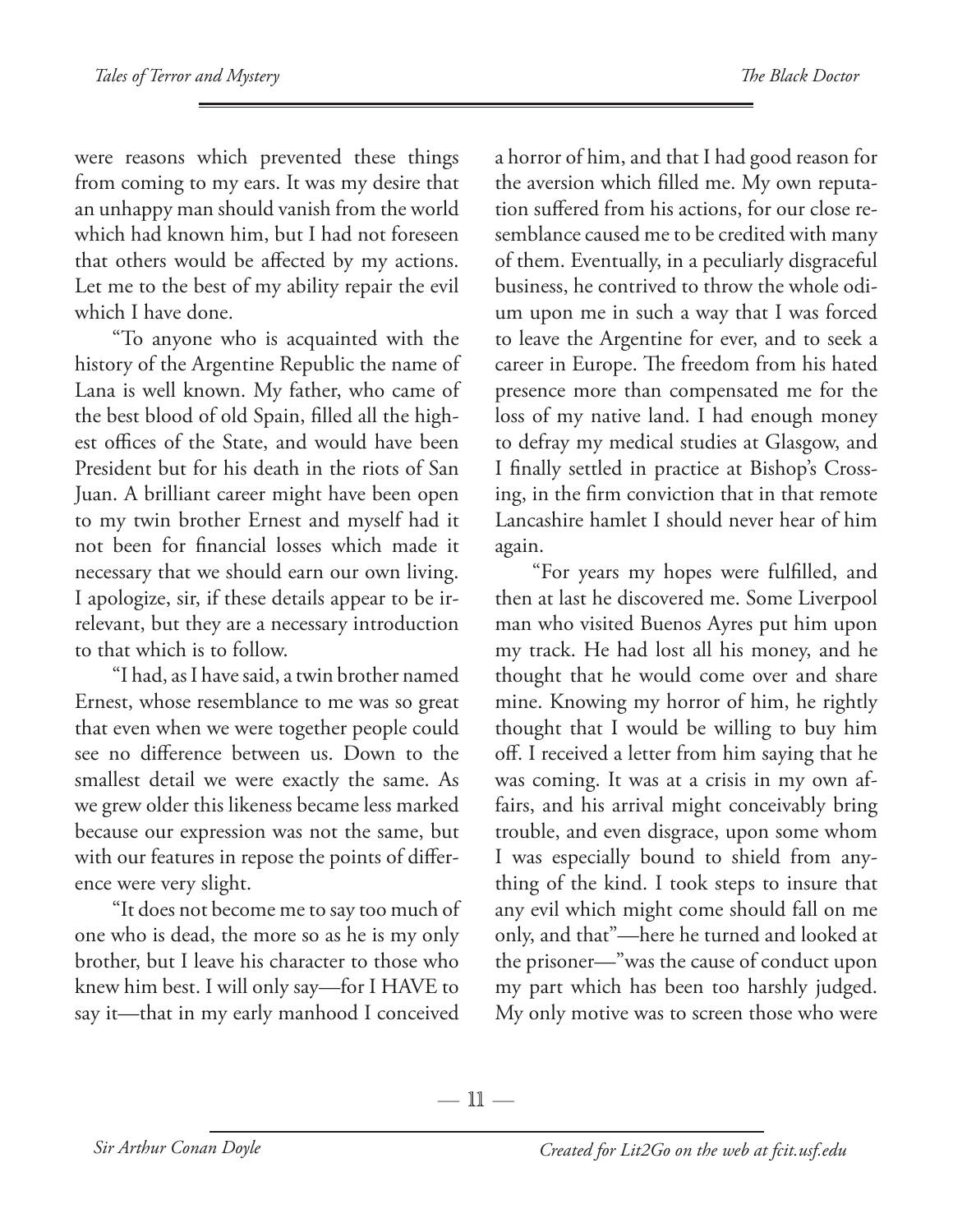dear to me from any possible connection with scandal or disgrace. That scandal and disgrace would come with my brother was only to say that what had been would be again.

"My brother arrived himself one night not very long after my receipt of the letter. I was sitting in my study after the servants had gone to bed, when I heard a footstep upon the gravel outside, and an instant later I saw his face looking in at me through the window. He was a clean-shaven man like myself, and the resemblance between us was still so great that, for an instant, I thought it was my own reflection in the glass. He had a dark patch over his eye, but our features were absolutely the same. Then he smiled in a sardonic way which had been a trick of his from his boyhood, and I knew that he was the same brother who had driven me from my native land, and brought disgrace upon what had been an honourable name. I went to the door and I admitted him. That would be about ten o'clock that night.

"When he came into the glare of the lamp, I saw at once that he had fallen upon very evil days. He had walked from Liverpool, and he was tired and ill. I was quite shocked by the expression upon his face. My medical knowledge told me that there was some serious internal malady. He had been drinking also, and his face was bruised as the result of a scuffle which he had had with some sailors. It was to cover his injured eye that he wore this patch, which he removed when he entered the room. He was himself dressed in a pea-jacket and flannel shirt, and his feet were bursting through his boots. But his poverty had only made him more savagely vindictive towards me. His hatred rose to the height of a mania. I had been rolling in money in England, according to his account, while he had been starving in South America. I cannot describe to you the threats which he uttered or the insults which he poured upon me. My impression is, that hardships and debauchery had unhinged his reason. He paced about the room like a wild beast, demanding drink, demanding money, and all in the foulest language. I am a hot-tempered man, but I thank God that I am able to say that I remained master of myself, and that I never raised a hand against him. My coolness only irritated him the more. He raved, he cursed, he shook his fists in my face, and then suddenly a horrible spasm passed over his features, he clapped his hand to his side, and with a loud cry he fell in a heap at my feet. I raised him up and stretched him upon the sofa, but no answer came to my exclamations, and the hand which I held in mine was cold and clammy. His diseased heart had broken down. His own violence had killed him.

"For a long time I sat as if I were in some dreadful dream, staring at the body of my brother. I was aroused by the knocking of Mrs. Woods, who had been disturbed by that dying cry. I sent her away to bed. Shortly afterwards a patient tapped at the surgery door, but as I took no notice, he or she went off again. Slowly and gradually as I sat there a plan was

 $-12-$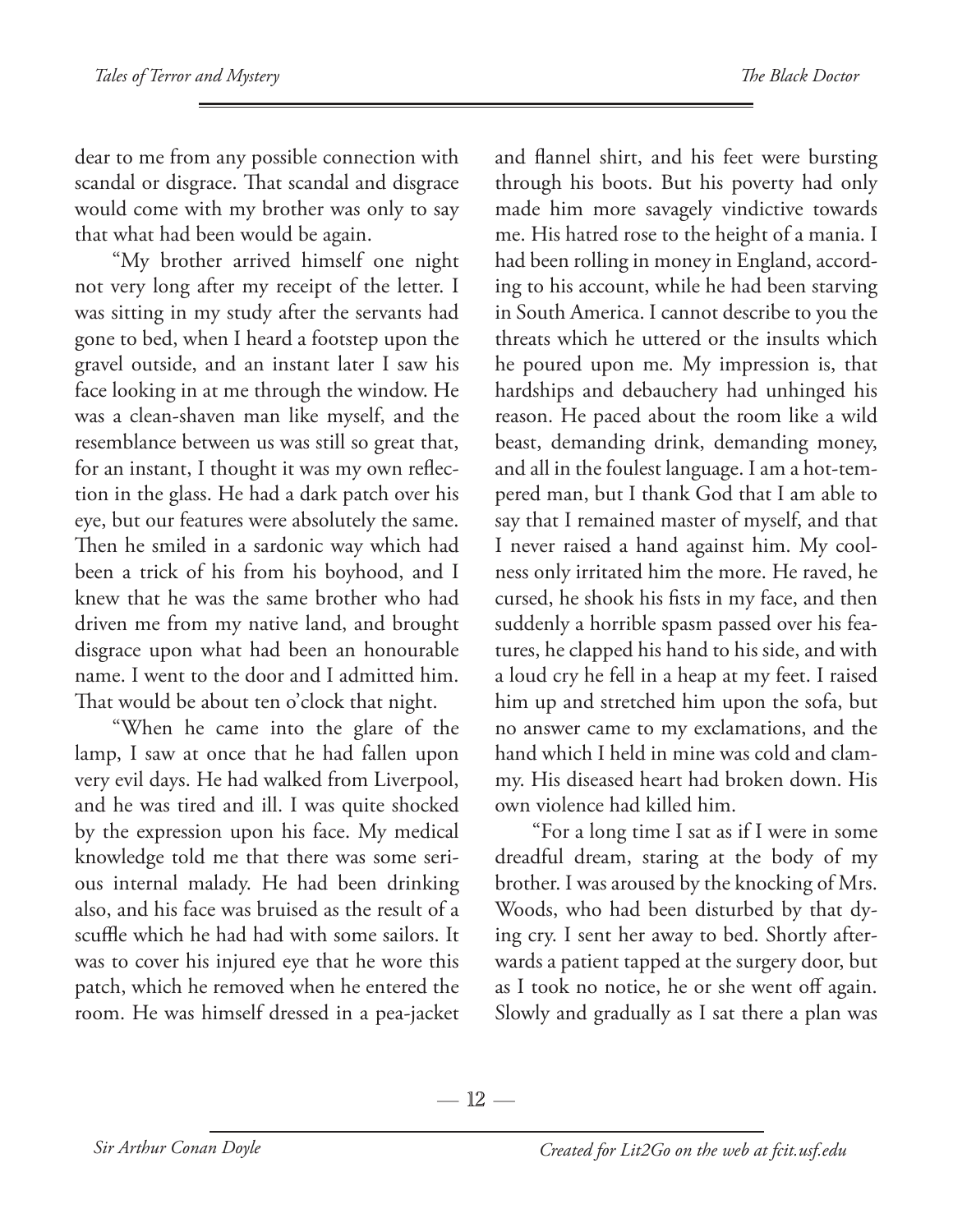forming itself in my head in the curious automatic way in which plans do form. When I rose from my chair my future movements were finally decided upon without my having been conscious of any process of thought. It was an instinct which irresistibly inclined me towards one course.

"Ever since that change in my affairs to which I have alluded, Bishop's Crossing had become hateful to me. My plans of life had been ruined, and I had met with hasty judgments and unkind treatment where I had expected sympathy. It is true that any danger of scandal from my brother had passed away with his life; but still, I was sore about the past, and felt that things could never be as they had been. It may be that I was unduly sensitive, and that I had not made sufficient allowance for others, but my feelings were as I describe. Any chance of getting away from Bishop's Crossing and of everyone in it would be most welcome to me. And here was such a chance as I could never have dared to hope for, a chance which would enable me to make a clean break with the past.

"There was this dead man lying upon the sofa, so like me that save for some little thickness and coarseness of the features there was no difference at all. No one had seen him come and no one would miss him. We were both clean-shaven, and his hair was about the same length as my own. If I changed clothes with him, then Dr. Aloysius Lana would be found lying dead in his study, and there would be an end of an unfortunate fellow, and of a blighted career. There was plenty of ready money in the room, and this I could carry away with me to help me to start once more in some other land. In my brother's clothes I could walk by night unobserved as far as Liverpool, and in that great seaport I would soon find some means of leaving the country. After my lost hopes, the humblest existence where I was unknown was far preferable, in my estimation, to a practice, however successful, in Bishop's Crossing, where at any moment I might come face to face with those whom I should wish, if it were possible, to forget. I determined to effect the change.

"And I did so. I will not go into particulars, for the recollection is as painful as the experience; but in an hour my brother lay, dressed down to the smallest detail in my clothes, while I slunk out by the surgery door, and taking the back path which led across some fields, I started off to make the best of my way to Liverpool, where I arrived the same night. My bag of money and a certain portrait were all I carried out of the house, and I left behind me in my hurry the shade which my brother had been wearing over his eye. Everything else of his I took with me.

"I give you my word, sir, that never for one instant did the idea occur to me that people might think that I had been murdered, nor did I imagine that anyone might be caused serious danger through this stratagem by which I endeavoured to gain a fresh start in the world.

 $-13-$